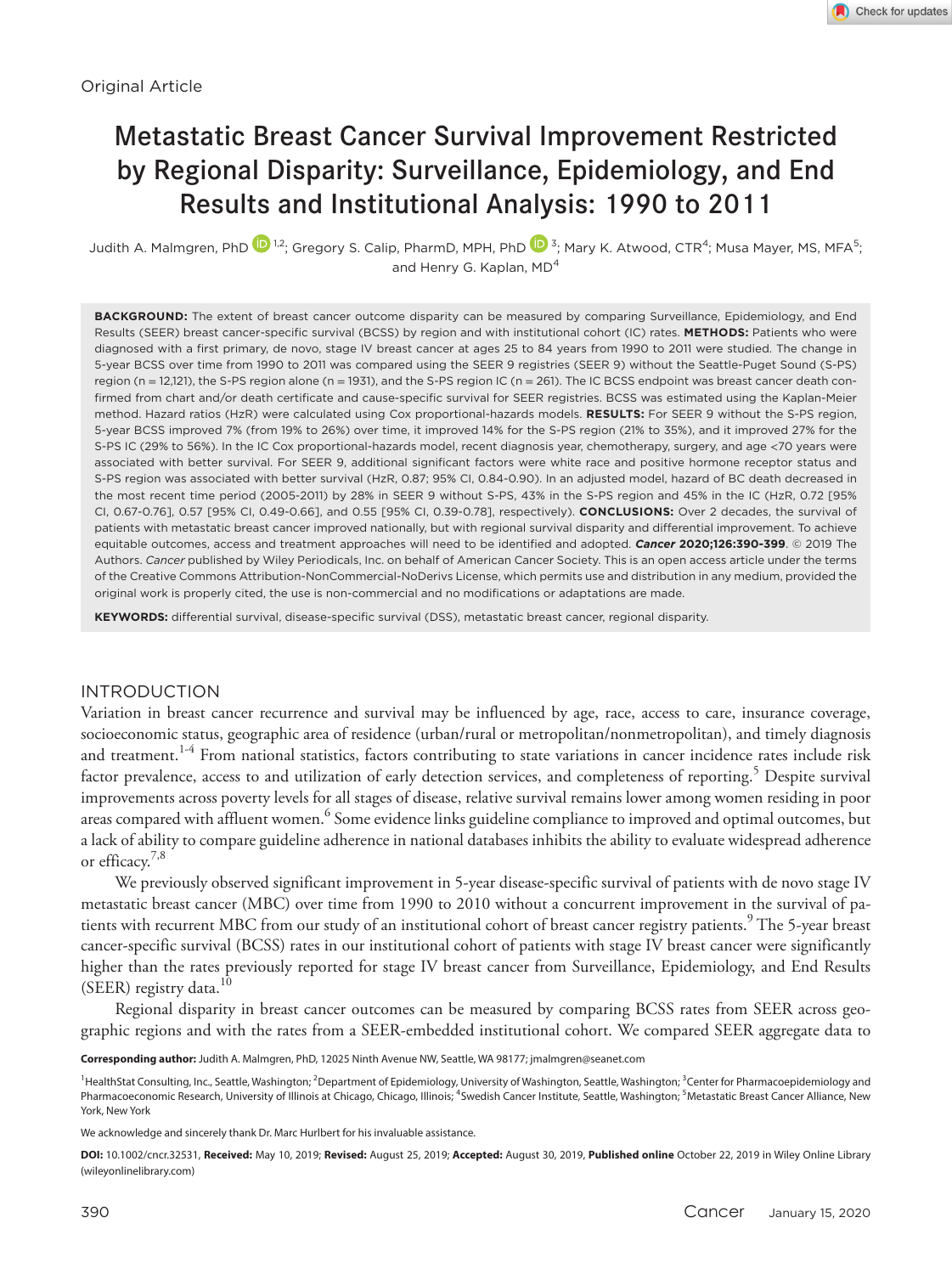| Systemic Therapy                                       | No. of Patients (%) |           |           |         |
|--------------------------------------------------------|---------------------|-----------|-----------|---------|
|                                                        | 1990-1998           | 1999-2004 | 2005-2011 |         |
| Initial chemotherapy, $n = 175$                        | 51 (64)             | 40 (66)   | 84 (70)   | .629    |
| Taxane therapy, $n = 99$                               | 11(21)              | 24 (60)   | 64 (76)   | $-.001$ |
| Anthracycline therapy, $n = 114$                       | 43 (83)             | 28 (70)   | 43 (51)   | .001    |
| Trastuzumab therapy: HER-2-positive patients, $n = 45$ | 0(0)                | 8(68)     | 25 (100)  | $-.001$ |
| Neoadjuvant therapy, $n = 64$                          | 18(23)              | 7(12)     | 39(33)    | .007    |
| Hormone therapy: HR-positive patients, $n = 193$       | 48 (86)             | 41 (89)   | 83 (91)   | .583    |

**TABLE 1.** Change in Systemic Therapy From 1990 to 2011: Stage IV Breast Cancer, IC Patients only, n = 261

Abbreviation: HR, hormone receptor.

the regional subset from the Seattle-Puget Sound (S-PS) area registry and to an institutional cohort (IC) located in the S-PS registry area whose cases are included in the S-PS Cancer Surveillance System (SEER 9 without S-PS,  $n = 12,121$ ; S-PS,  $n = 1931$ ; and Seattle IC,  $n = 261$ ). Our objectives were to compare survival rates to evaluate regional disparity in de novo MBC survival, to compare survival rate improvement over time by region and institution, and to assess the impact of temporal advances in systemic therapies on trends in de novo stage IV MBC survival rates. In particular, our focus was on regional survival differences and the potential for survival rate improvement over time as patients with metastatic disease have a poor prognosis and are often treated with palliative rather than with stabilizing or curative intent.

#### MATERIALS AND METHODS

The analysis included patients aged 25 to 84 years with first primary breast cancer who were diagnosed with de novo stage IV breast cancer from 1990 to 2011 in the SEER 9 registries and an institutional cohort (IC) located in the SEER 9 S-PS region (vital status through 2016). We calculated 5 -year breast cancer-specific survival (BCSS) for 3 time periods (1990-1998, 1999-2004, and 2005-2011), during which adjuvant chemotherapy treatments changed significantly and was available for the IC patients (Table 1).<sup>11</sup> For the IC, the BCSS endpoint was breast cancer death confirmed from chart and/ or death certificate. For SEER, SEER\*Stat-documented cause-specific survival was used.<sup>12</sup> The SEER S-PS region was used separately for comparison with SEER 9 without S-PS and the IC. Five-year BCSS and 95% CIs and Cox proportional hazard models were calculated using SPSS 25.0 (IBM Corporation) for the institutional cohort and STATA (StataCorp LLC) for SEER 9.<sup>13,14</sup> BCSS was estimated as the net measure representing survival from death caused by the primary diagnosed breast cancer in the absence of other causes of death. Patients who died

of causes other than those specified were considered to be censored.<sup>15</sup>

Cox proportional hazards modelling was used to estimate adjusted hazard ratios (HzR) with corresponding 95% CIs, with death from disease as the endpoint. The IC was used to build an a priori model informed by a chi-square analysis and tested by stepwise entry into the model with a subsequent forced-entry model to include all variables of interest in the SEER 9 population. The proportional hazards assumption was evaluated graphically using the log(-log[survival]) versus log of survival time. We found no evidence suggesting violation of the proportionality assumption. All *P* values were 2-sided using a .05 level of significance.

Data from the SEER 9 population-based cancer registries (Connecticut, Detroit, Atlanta, San Francisco-Oakland, Hawaii, Iowa, New Mexico, Seattle-Puget Sound, and Utah) were included in our analysis.<sup>16</sup> The SEER program is funded by the National Institutes of Health and the National Cancer Institute and represents cancer incidence data for approximately 28% of the US population.

The institutional cohort (IC) breast cancer registry database, which was created in 1990, contains detailed information on diagnosis, pathology, staging, surgery, chemotherapy, radiation therapy, tumor markers, and vital status at follow-up, including cause-specific death. Incident breast cancer cases are entered at the time of diagnosis in a Health Insurance Portability and Accountability Act of 1996 (HIPAA)-compliant and Institutional Review Board (IRB)-approved research registry. This project was HIPAA compliant and IRB approved. Patient vital and disease status, including date, site and type of recurrence, and date and cause of death, is collected prospectively through annual updates by a certified cancer registrar. Follow-up is obtained from: 1) electronic chart review; 2) an IRB-approved, physician-directed follow-up letter; 3) an institutional cancer registry; and 4) the SEER S-PS registry. $17$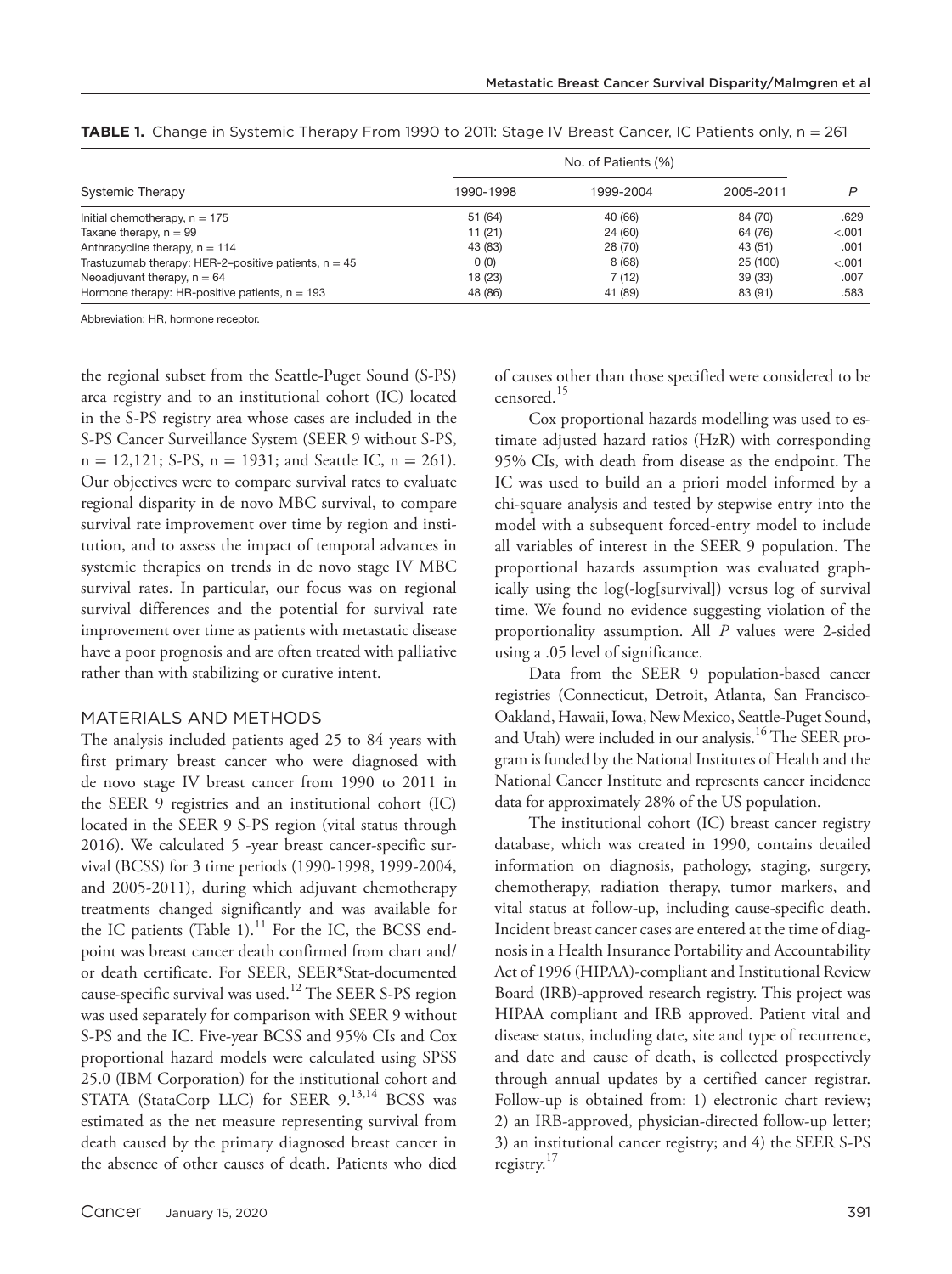|                                   | No. of Patients (%)                  |                          |                                    |                |
|-----------------------------------|--------------------------------------|--------------------------|------------------------------------|----------------|
| Characteristic                    | SEER 9 Without S-PS,<br>$n = 12,121$ | SEER S-PS,<br>$n = 1931$ | Institutional Cohort,<br>$n = 271$ | $\overline{P}$ |
| Age: Mean [range], y              | 61 [25-84]                           | 61 [25-84]               | 55 [28-84]                         | < .001         |
| Race                              |                                      |                          |                                    |                |
| White                             | 9121 (75)                            | 1723 (89)                | 211(81)                            | < .001         |
| <b>Black</b>                      | 2019 (17)                            | 79 (4)                   | 16(6)                              |                |
| Other                             | 898 (7)                              | 129(7)                   | 34(13)                             |                |
| Diagnosis year                    |                                      |                          |                                    |                |
| 1990-1998                         | 4423 (36)                            | 658 (34)                 | 80 (31)                            | < .001         |
| 1999-2004                         | 3255 (27)                            | 516 (27)                 | 61 (23)                            |                |
| 2005-2011                         | 4443 (37)                            | 757 (39)                 | 120 (46)                           |                |
| Proportion of invasive BC:        | 12,121(5)                            | 1931 (4)                 | 261(3)                             | < .001         |
| de novo Stage IV                  |                                      |                          |                                    |                |
| Follow-up: Median [range], y      | 1.67 [0.08-25]                       | 2.08 [0.08-25]           | 5.24 [0.05-22]                     | < .001         |
| Hormone receptor status           |                                      |                          |                                    |                |
| Positive                          | 6798 (75)                            | 1275 (77)                | 193 (77)                           | .013           |
| Negative                          | 2321 (25)                            | 372 (23)                 | 57(23)                             |                |
| Unknown: No. (% of total)         | 3002 (25)                            | 284 (15)                 | 11 $(4)$                           |                |
| Surgery                           |                                      |                          |                                    |                |
| Yes                               | 6768 (56)                            | 1129 (58)                | 130 (50)                           | .029           |
| <b>No</b><br>Unknown              | 5236 (43)                            | 783 (41)                 | 131 (50)                           |                |
|                                   | 117(1)                               | 19(1)                    | 0(0)                               |                |
| Radiation<br>Yes                  |                                      |                          |                                    |                |
|                                   | 7771 (64)                            | 1135 (60)                | 121 (46)                           | .002           |
| No/unknown                        | 4350 (36)                            | 762 (40)                 | 140 (54)                           |                |
| Chemotherapy<br>Yes               |                                      |                          |                                    |                |
|                                   | 6199 (51)                            | 1033 (53)                | 175 (67)                           | .055           |
| No/unknown                        | 5922 (49)                            | 898 (47)                 | 86 (33)                            |                |
| Location of residence             |                                      |                          |                                    |                |
| Nonmetro urban                    | 1615 (14)                            | 187 (10)                 | 8(3)                               | < .001         |
| Nonmetro rural                    | 161(1)                               | 15(1)                    | 3(1)                               |                |
| Metro population <1 million       | 2818 (14)                            | 603 (31)                 | 26 (10)                            |                |
| Metro population $\geq$ 1 million | 7284 (61)                            | 1126 (58)                | 224 (86)                           |                |

## **TABLE 2.** Baseline Demographic and Clinical Characteristics of Patients With Stage IV Breast Cancer by Location and Data Source

Abbreviations: BC, breast cancer; Metro, metropolitan; Nonmetro, nonmetropolitan; SEER 9, Surveillance, Epidemiology, and End Results 9 registries; S-PS, Seattle-Puget Sound.

# RESULTS

The SEER 9 without S-PS population and the SEER S-PS region population were both older than the IC patients (mean age, 61 vs 55 years). More IC and S-PS patients identified as white race (IC, 81%; S-PS, 89%) than SEER 9 without S-PS patients (75%) (Table 2). Of all invasive breast cancers in the populations, 5% of those in SEER 9 without S-PS, 4% of those in the S-PS region, and 3% of those in the IC were de novo stage IV. Patients in the S-PS region and in the IC were more often hormone receptor (HR)-positive (66% and 74%, respectively, vs 56% in SEER 9 without S-PS). Stage IV surgical treatment was received by  $\geq$ 50% of patients in all 3 groups (SEER 9 without S-PS, 58%; S-PS, 56%; IC, 50%). Patients in the IC were treated less often with surgery (50%) and radiation (46%) and more often with chemotherapy (67%) than the SEER population (range, 51%-53%). Patients in the IC more often resided in a metropolitan area with a population >1 million (86%) compared with patients

in SEER 9 without S-PS (61%) and patients in the S-PS region (58%) (Table 2).

Data on the type of chemotherapy treatments used from 1990 to 2011 were available for the stage IV IC cohort. Chemotherapy treatment increased from 64% to 70% for patients who had stage IV disease, with taxane treatment increasing (from 21% to 76%) and anthracycline treatment decreasing (from 83% to 51%) (Table 1). The receipt of hormone therapy in HR-positive patients increased from 86% to 91% over time. Trastuzumab treatment became available in 1999, and treatment increased over time to 100% of patients with HER-2–positive, de novo, stage IV breast cancer in the most recent time period. Twelve percent of chemotherapy regimens received by patients in the IC who had de novo stage IV disease were considered nonstandard.

Over time, among patients in SEER 9 without S-PS who had stage IV breast cancer, 5-year BCSS improved 7%,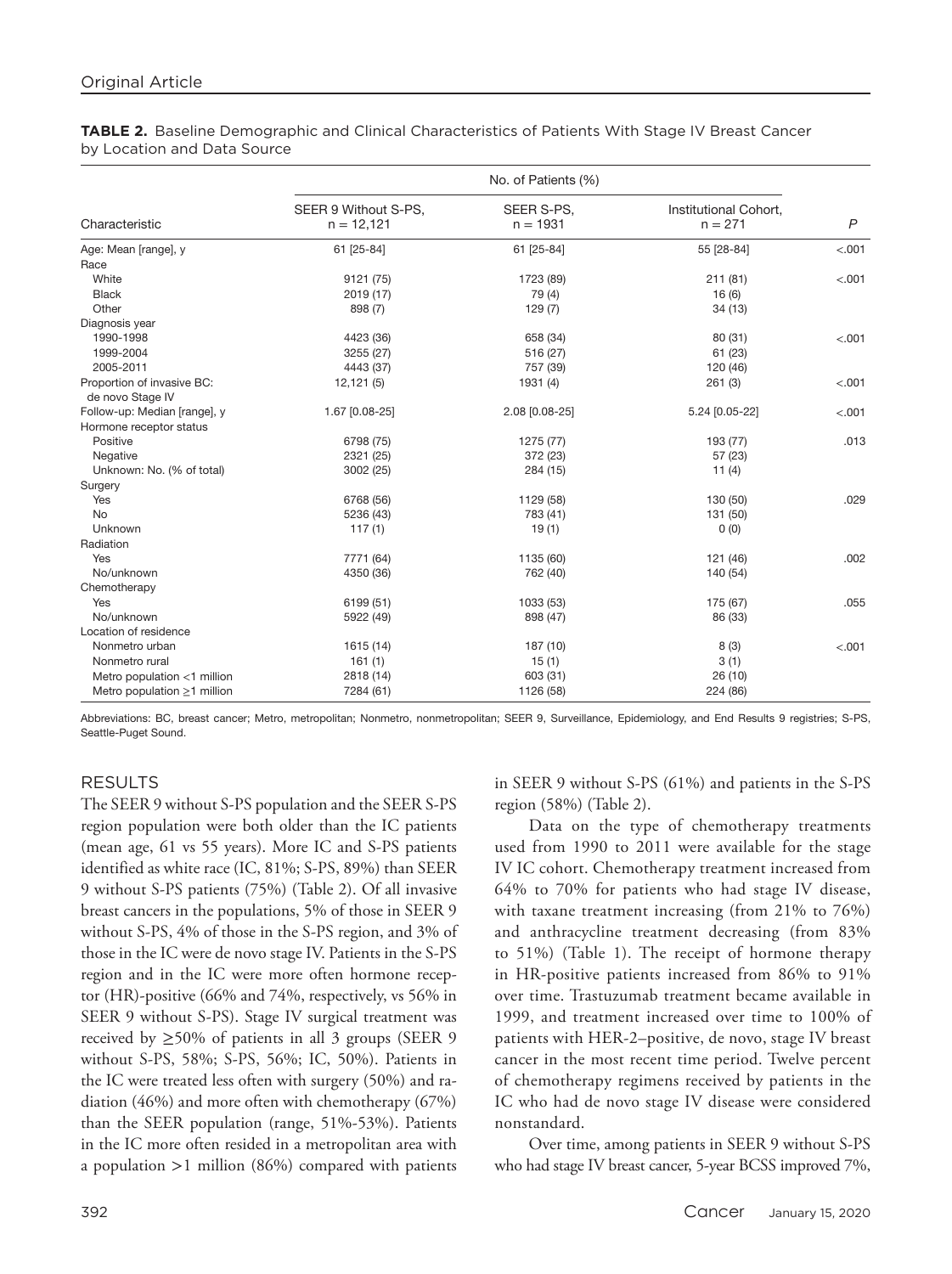



from 19% to 26% (1990-1998: 19%; 95% CI 18%, 21%; 1999-2004: 23%; 95% CI 21%, 24%; 2005-2011: 26%; 95% CI 24%, 27%; log-rank test 53.51, *P* < .001); and, among patients in the SEER S-PS region who had stage IV breast cancer, BCSS improved 14%, from 21% to 35% (1990-1998: 21%; 95% CI 18%, 24%; 1999- 2004: 27%; 95% CI 23%, 31%; 2005-2011: 35%; 95% CI 32%, 39%; log-rank test 27.48, *P* < .001) (Fig. 1). Among patients in the IC who had stage IV breast cancer, 5-year BCSS improved 27% over the same period, from 29% to 56% (1990-1998: 29%; 95% CI 18%, 37%; 1999-2004: 47% 95% CI, 34%, 59%; 2005-2010: 56%; 95% CI 45%, 65%; log-rank test 10.97; *P* = .004) (Fig. 2, Table 3).

In the first period (1990-1998), the 5-year BCSS rate ranged from 19% to 29%, with overlapping 95% CIs for both populations and for the IC (Table 3). In the second period, 95% CIs in the 2 SEER populations overlapped, but the IC did not (5-year BCSS: 23%, 27%, and 47%, respectively). In the most recent period (2005-2011), the 5-year BCSS rate for SEER 9 without S-PS was 26%, for S-PS it was 35%, and for the IC it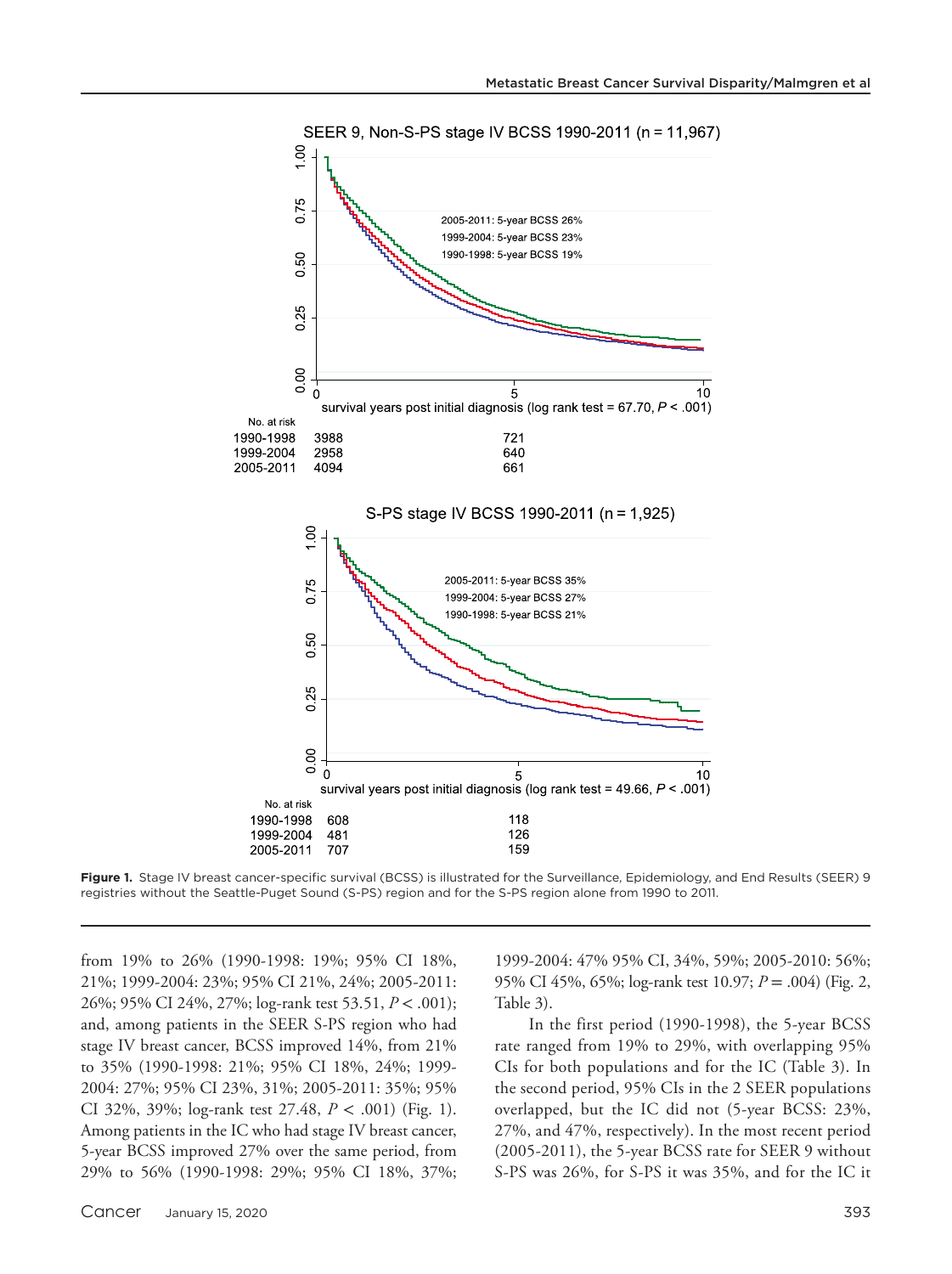#### IC stage IV BCSS 1990-2011 (n = 261)



**TABLE 3.** Changes in 5-Year Breast Cancer-Specific Survival and Overall Survival in Patients Aged 25 to 84 Years With Stage IV Breast Cancer From 1990 to 2011 by Surveillance, Epidemiology, and End Results Region and in the Institutional Cohort

|                                    | 5-Year Survival Rates (95% CI) |                     |            |         |
|------------------------------------|--------------------------------|---------------------|------------|---------|
| Population/Cohort                  | 1990-1998                      | 1999-2004 2005-2011 |            | P       |
| <b>BCSS</b>                        |                                |                     |            |         |
| SEER 9 without<br><b>SEER S-PS</b> | 19 (18-21)                     | 23 (21-24)          | 26 (24-27) | $-.001$ |
| <b>SEER S-PS</b>                   | $21(18-24)$                    | 27 (23-31)          | 35 (32-39) | $-.001$ |
| institutional cohort               | 29 (18-37)                     | 47 (34-59)          | 56 (45-65) | .004    |
| OS                                 |                                |                     |            |         |
| SEER 9 without<br><b>SEER S-PS</b> | 16 (15-18)                     | 20 (19-21)          | 23 (22-24) | $-.001$ |
| <b>SEER S-PS</b>                   | 18 (15-21)                     | 25 (21-28)          | 32 (28-35) | $-.001$ |
| institutional cohort               | 29 (18-37)                     | 47 (34-59)          | 56 (45-65) | .004    |

Abbreviations: BCSS, breast cancer-specific survival; OS, overall survival; SEER 9, Surveillance, Epidemiology, and End Results 9 registries; S-PS, Seattle-Puget Sound.

was 56% without 95% CI overlap, indicating a significant difference between all  $3 (P = .017)$  (Table 3), The breast cancer-specific (BCSS) and overall survival (OS) rates were equivalent for patients in the IC. For the SEER cohort, the change over time was the same for OS and BCSS, and the 95% CIs overlapped, indicating no statistical difference between OS and BCSS (Table 3).

Among patients from the IC who had stage IV disease  $(n = 261)$ , we ran a Cox proportional hazards forward conditional entry model with breast cancer-specific death as the outcome. Significant variables by order of entry were: 1) surgery (yes vs no: HzR 0.51; 95% CI 0.37, 0.71), 2) more recent diagnosis year (1990-1998 [reference]; 1999-2004: HzR 0.63; 95% CI 0.42, 0.94; 2005-2011: HzR 0.55; 95% CI 0.39, 0.78), 3) age (<70 vs ≥70 years: HzR 0.62; 95% CI 0.41, 0.92), and 4) initial chemotherapy (yes vs no: HzR 0.71; 95% CI 0.52, 0.98). Radiation therapy, HR status, and race (white/ nonwhite) were not significant in the model. HER-2 status was run on the subset of patients after 1998 who had HER-2 test results, and the variable was not significant in the model (Table 4).

In the SEER 9 ( $n = 14,052$ ), SEER 9 without S-PS region ( $n = 12,121$ ), and SEER S-PS region ( $n = 1931$ ) cohorts, we ran separate Cox proportional hazards models for breast cancer-specific death in each population. We used the model that was developed and tested in the IC study group but added race (white/black), HR status, and region (SEER 9 without S-PS and the SEER S-PS region) to the SEER 9 analysis (Table 5). Reduced hazard was associated with surgery, diagnosis year interval, and age  $<70$  versus  $\geq70$  years and was very similar, with overlapping 95% CIs, indicating no difference in HzR values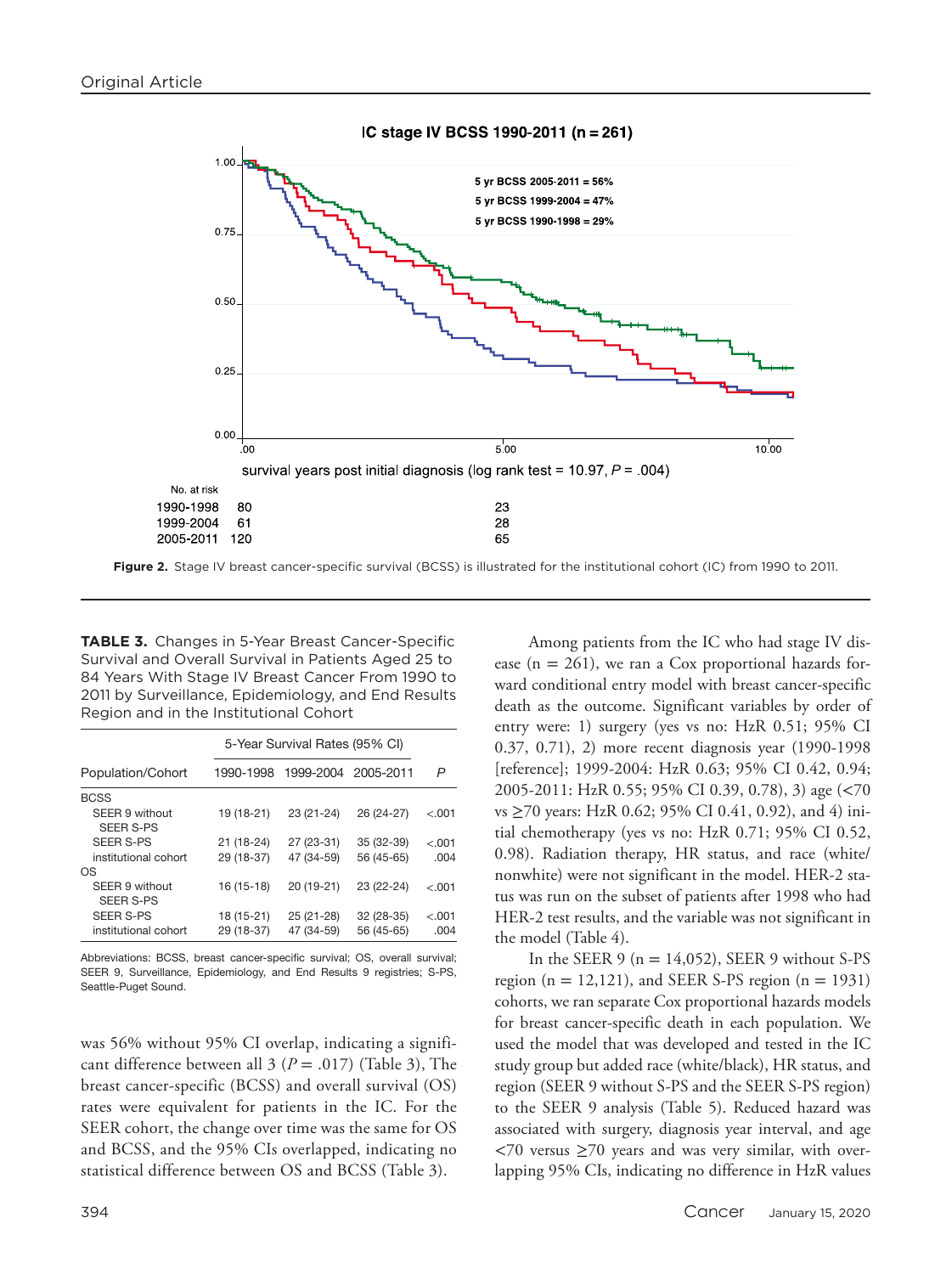**TABLE 4.** Cox Proportional Hazards Model of Breast Cancer-Specific Death in an Institutional Cohort of Patients With Stage IV Breast Cancer, 1990 to 2011 (n = 261)

| By Order of Entry into  |                     |         |
|-------------------------|---------------------|---------|
| the Model:              | HzR (95% CI)        | P       |
| Surgery                 |                     |         |
| No                      | Reference           | $-.001$ |
| Yes                     | 0.51(0.37, 0.71)    |         |
| Diagnosis year          |                     |         |
| 1990-1998               | Reference           |         |
| 1999-2004               | 0.63(0.42, 0.94)    | .001    |
| 2005-2011               | 0.55(0.39, 0.78)    |         |
| Age, y                  |                     |         |
| >70                     | Reference           | .018    |
| ${<}70$                 | 0.62(0.41, 0.92)    |         |
| Chemotherapy            |                     |         |
| No                      | Reference           | .036    |
| Yes                     | $0.71$ (0.52, 0.98) |         |
| Radiation therapy       |                     |         |
| No                      | Reference           | ΝS      |
| Yes                     | 0.75(0.52, 1.07)    |         |
| Hormone receptor status |                     |         |
| Negative                | Reference           | ΝS      |
| Positive                | 0.76(0.51, 1.13)    |         |
| Race                    |                     |         |
| Nonwhite                | Reference           | NS      |
| White                   | 0.95(0.64, 1.40)    |         |

Abbreviations: HzR, hazard ratio; NS, nonsignificant.

between the SEER 9 groups. Initial chemotherapy was significant in SEER 9 and SEER 9 without S-PS, but not in the S-PS region alone. Radiation therapy was not significant in any of the SEER groups. HR status was significant in all 3 SEER groups, with the HzR ranging from 0.43 to 0.47 and overlapping 95% CIs. White race had a survival advantage in SEER 9 and SEER 9 without S-PS, but not in the S-PS region. In the adjusted model, the SEER S-PS region had a significant, independent 13% reduced hazard of mortality (HzR, 0.87; 95% CI, 0.79- 0.88; reference: SEER 9 without S-PS).

In SEER 9, the survival of patients with stage IV disease improved significantly over time from 1990 to 2011, with the most improvement in the SEER S-PS region and less improvement in SEER 9 without S-PS (Table 5). In the adjusted model, compared with 1990 to 1998, SEER S-PS patients in 2005 to 2011 had a 43% reduced hazard of BC mortality (HzR, 0.57; 95% CI, 0.49-0.66), and a 28% reduction among SEER 9 without S-PS patients (HzR, 0.72; 95% CI, 0.67-0.76).

### **DISCUSSION**

Five-year, stage IV, de novo metastatic BCSS improved significantly over time from 1990 to 2011 by 7% for SEER 9 without S-PS (from 20% to 27%), by 14% for the SEER S-PS region (from 21% to 35%) and by 20% in the IC located in the SEER S-PS region (from 29% to 56%). The relatively large, de novo, 5-year metastatic BCSS improvement observed over time, which was differential by region, is unexpected for metastatic disease, suggesting that a more aggressive approach, depending on the extent of disease, patient characteristics, and tumor characteristics, may extend survival.

The SEER S-PS region population and the IC included a higher percentage of white patients compared with SEER 9 without S-PS, and the patients more often were HR-positive, which may be interrelated because of the differential racial composition of the region's population.<sup>18-20</sup> Patients with stage IV disease in the SEER 9 without S-PS and S-PS region populations received more surgery and radiation but less initial chemotherapy than the IC patients. Adjusting for these factors and age, race, and HR status in a Cox proportional hazards model in the SEER 9 population, the S-PS region was independently associated with improved 5-year MBC survival.

In the IC Cox model, HR status and race were not associated with improved survival, but diagnosis time period coincident with temporal advances in systemic therapies was associated with an improvement. Improved survival over the same time periods was consistent in the SEER 9 population but to a lesser degree. The CIs for the SEER S-PS region and for SEER 9 without S-PS did not overlap, indicating a significant difference in survival improvement over time, with better survival in the SEER S-PS population. The IC had the highest chemotherapy treatment rate, the largest survival improvement over time, and the best 5-year survival in the most recent time period (56%). The finding of a differential IC survival improvement over time, confirming the results in the SEER S-PS region, indicates more aggressive chemotherapy for patients with stage IV breast cancer may be a factor in this stage IV survival divergence.

In a meta-analysis conducted by Caswell-Jin et al, among 8 studies of de novo MBC, the median survival increased significantly from 20 to 31 months between 1990 and 2010 coincident with significant advances in adjuvant treatment. $^{21}$  However, the study mixed TNM stage IV and "distant" SEER summary score, which is nonequivalent to TNM stage IV MBC. $^{22}$  In a SEER study by Dawood et al (1988-2003), a modest improvement in stage IV breast cancer survival was observed.<sup>23</sup> A Netherlands study found a relative median survival improvement from 1995 to 2008 related to age and extent of treatment. $24$  In a Czech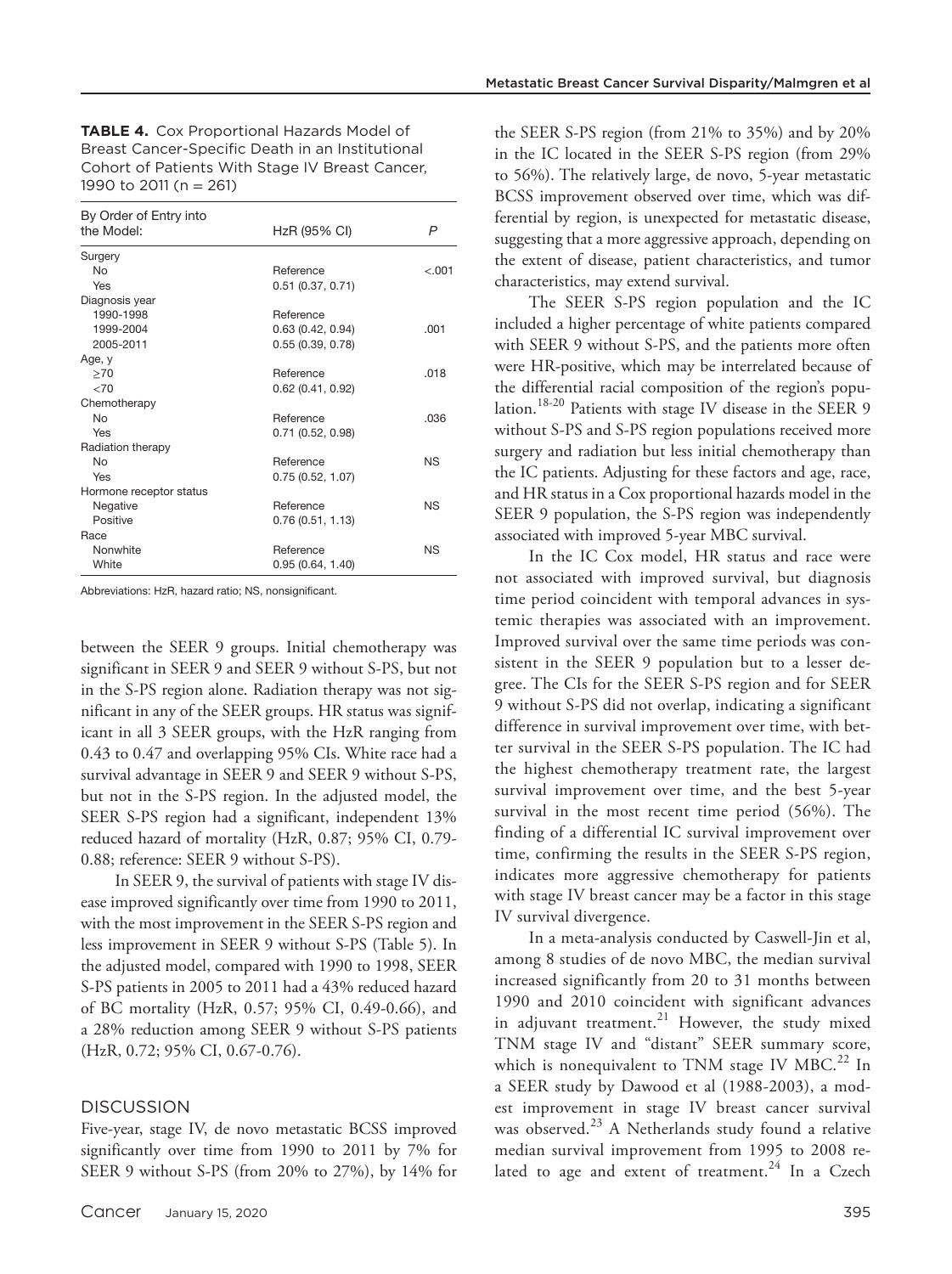**TABLE 5.** Cox Proportional Hazards Model of Breast Cancer-Specific Death in Patients With Stage IV Breast Cancer From the Surveillance, Epidemiology, and End Results 9 Registries, 1990 to 2011

| Variable                                    | HzR  | 95% CI                  | P       |
|---------------------------------------------|------|-------------------------|---------|
| SEER 9 registries, n = 14,052               |      |                         |         |
| Surgery                                     |      |                         |         |
| No                                          |      | Reference               |         |
| Yes                                         | 0.58 | 0.55, 0.61              | $-.001$ |
| Diagnosis year                              |      |                         |         |
| 1990-1998                                   |      | Reference               |         |
| 1999-2004                                   | 0.83 | 0.78, 0.89              | < 001   |
| 2005-2011                                   | 0.69 | 0.65, 0.73              | < 0.001 |
| Age, y<br>$\geq 70$                         |      | Reference               |         |
| $<$ 70                                      | 0.76 | 0.72, 0.81              | $-.001$ |
| Chemotherapy                                |      |                         |         |
| No                                          |      | Reference               |         |
| Yes                                         | 0.92 | 0.87, 0.96              | .001    |
| Radiation therapy                           |      |                         |         |
| <b>No</b>                                   |      | Reference               |         |
| Yes                                         | 1.02 | 0.97, 1.07              | .479    |
| Hormone receptor status                     |      |                         |         |
| Negative                                    |      | Reference               |         |
| Positive                                    | 0.47 | 0.44, 0.49              | < 0.001 |
| Race                                        |      |                         |         |
| Nonwhite                                    |      | Reference               |         |
| White                                       | 0.83 | 0.79, 0.88              | < 0.001 |
| SEER 9 without the S-PS region              |      | 0.84, 0.90              |         |
| S-PS region<br>SEER S-PS region, $n = 1931$ | 0.87 |                         | < 0.001 |
| Surgery                                     |      |                         |         |
| No                                          |      | Reference               |         |
| Yes                                         | 0.57 | 0.50, 0.66              | < 0.001 |
| Diagnosis year                              |      |                         |         |
| 1990-1998                                   |      | Reference               |         |
| 1999-2004                                   | 0.74 | 0.63, 0.87              | < 0.001 |
| 2005-2011                                   | 0.57 | 0.49, 0.66              | < 0.001 |
| Age, y                                      |      |                         |         |
| $\geq 70$                                   |      | Reference               |         |
| <70                                         | 0.72 | 0.62, 0.84              | < 001   |
| Chemotherapy                                |      |                         |         |
| No                                          |      | Reference               |         |
| Yes                                         | 0.91 | 0.78, 1.05              | .199    |
| Radiation therapy                           |      |                         |         |
| No<br>Yes                                   | 1.05 | Reference<br>0.92, 1.19 | .505    |
| Hormone receptor status                     |      |                         |         |
| Negative                                    |      | Reference               |         |
| Positive                                    | 0.43 | 0.37, 0.51              | < 0.001 |
| Race                                        |      |                         |         |
| Nonwhite                                    |      | Reference               |         |
| White                                       | 0.86 | 0.71, 1.05              | .135    |
| SEER 9 without the S-PS region              |      |                         |         |
| Surgery                                     |      |                         |         |
| No                                          |      | Reference               |         |
| Yes                                         | 0.58 | 0.55, 0.61              | < 0.001 |
| Diagnosis year                              |      |                         |         |
| 1990-1998                                   |      | Reference               |         |
| 1999-2004                                   | 0.85 | 0.80, 0.91              | < 0.001 |
| 2005-2011                                   | 0.72 | 0.67, 0.76              | < .001  |
| Age, y                                      |      |                         |         |
| $\geq 70$                                   |      | Reference               |         |
| <70                                         | 0.77 | 0.73, 0.82              | < .001  |

## **TABLE 5.** *Continued*

| Variable                | HzR  | 95% CI     | P       |
|-------------------------|------|------------|---------|
| Chemotherapy            |      |            |         |
| No.                     |      | Reference  |         |
| Yes                     | 0.91 | 0.86, 0.97 | .002    |
| Radiation therapy       |      |            |         |
| N <sub>o</sub>          |      | Reference  |         |
| Yes                     | 1.02 | 0.97, 1.07 | .525    |
| Hormone receptor status |      |            |         |
| Negative                |      | Reference  |         |
| Positive                | 0.47 | 0.44, 0.50 | $-.001$ |
| Race                    |      |            |         |
| Nonwhite                |      | Reference  |         |
| White                   | 0.84 | 0.79, 0.89 | ⊂.001   |

Abbreviations: HzR, hazard ratio; SEER 9, Surveillance, Epidemiology, and End Results 9 registries; S-PS, Seattle-Puget Sound.

Republic study of survival trends from 2000 to 2008, no change was seen in stage IV survival.25 Using SEER data, Di Meglio et al found a significant, modest improvement in de novo stage IV MBC survival over time for patients with ductal, but not lobular, stage IV disease  $(1990-2011).^{26}$  Although the study by Jemal et al was not representative solely of patients with TNM stage IV MBC because of admixture with patients who had stage III disease, those authors reported substantial 5-year survival improvement in SEER 9 "distant" breast cancer, from 19% (1975-1977) to 34% (2006-2012); and the Cancer Statistics, 2019 report indicated a 27% 5-year relative survival rate for "distant" breast cancer (SEER 18 registries, 2008-2014).27,28

Younger patients with stage IV breast cancer have better survival than their older counterparts.<sup>29,30</sup> Race is a significant factor in MBC survival, with historic survival variation by black, white, Asian, and other racial categories. Recently, DeSantis et al and others have identified closing disparity in several US states between black and white survival rates.  $31-33$ 

Over time from 1992 to 2006, patients who had HR-positive, stage IV breast cancer had significantly better and improving survival, nearly twice that of those with HR-negative breast cancer (2006:  $40\%$  vs 18%).<sup>34</sup> In a more recent study that added HER-2 status, HR-positive/ HER-2–positive stage IV breast cancer had the best 4-year survival at 47%, followed HR-positive/HER-2–negative, HR-negative/HER-2–positive, and HR-negative/ HER-2–negative, with very poor comparative survival at approximately  $12\%$ <sup>35</sup> These findings indicate that, with current advances in systemic therapy, the extent to which patients with HR-positive and/or HER-2–positive stage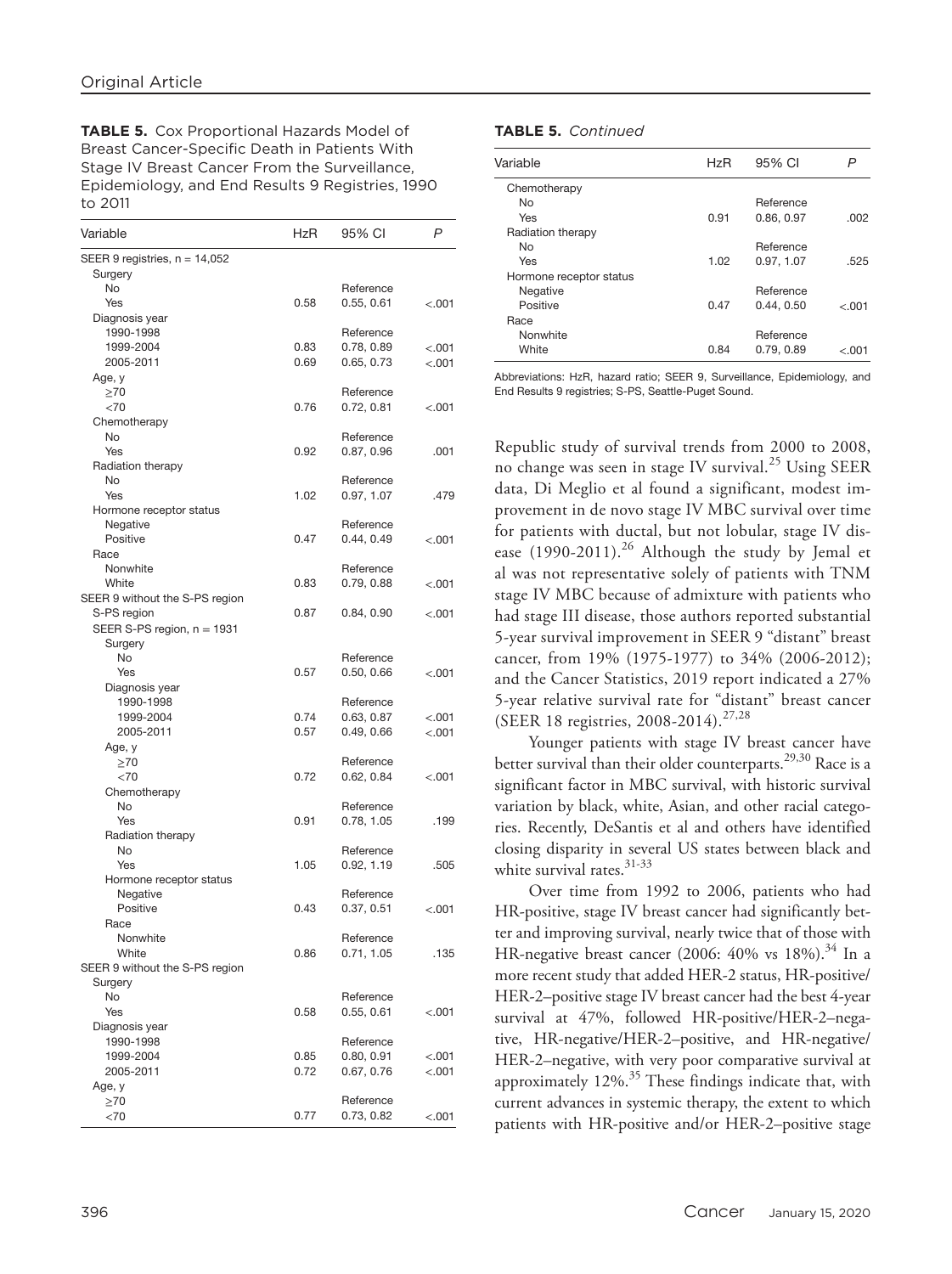IV breast cancer receive molecular subtype-appropriate therapy, survival can be dramatically improved. $36$  In a SEER analysis, stage IV breast cancer surgery was associated with increased survival, although stage IV breast cancer surgery declined in the United States over time  $(1988 - 2011).^{37}$ 

The IC data are from a registry database with dedicated medical record abstraction and follow-up for vital status, including cause of death. The SEER registry data endpoints are estimated using SEER\*Stat cause-specific survival. The validity and accuracy of SEER registry data have been evaluated and graded for accuracy, with some data elements assessed as more accurate (age and stage) than others (such as treatment). $38$  HER-2 status was not available from SEER data during study years 1990 through 2009 so was not included in the models. The degree to which HER-2–positive patients receive appropriate treatment could play a factor in the differential survival observed, but HER-2 testing and treatment have been widely available and well documented since 1999/2001. Because neither HER-2 status nor treatment was available, we cannot say whether they were a factor. Site of metastatic disease was not available for our analysis as the SEER registry did not record them until 2010.

The inability to directly compare treatment factors constituting optimal care between the SEER 9 population and the IC limited the direct identification of specific factors related to differential survival rates. We can postulate that the IC patients who were treated in the S-PS region urban area and followed in a carefully curated database may have received optimal care.

Primary, de novo, metastatic BCSS has improved over time toward prolonged disease control as treatments have advanced, especially in patients with favorable tumor characteristics, younger age (<70 years), and low-volume metastatic disease. Although only 3% to 5% of invasive breast cancers are currently diagnosed as stage IV disease, as fewer patients with early breast cancer suffer distant recurrences because of improved adjuvant treatment, those with de novo stage IV disease represent nearly one-half of the estimated 155,000 patients with MBC living in the United States today.<sup>9,39,40</sup> Our current results indicate that the stage IV population that is living longer may be benefiting from many of the same therapies used to treat early breast cancer, especially for patients who are able to handle adjuvant chemotherapy treatment and are HR-positive.

However, the lag in survival improvement across different population-based, geographic regions suggests that some groups and regions may benefit unequally from treatment advances as well as timely diagnosis.41-44 Phelan et al hypothesize that such disparities persist because individuals with higher socioeconomic status and more resources also gain more immediate access to new medical treatments and technologies.<sup>45</sup> In a study of geographic distribution and survival among clinical trial participants, rural and urban patients with cancer who had uniform access to clinical trials had similar outcomes.<sup>46</sup> As precision medicine and targeted therapy oncology practice continue to progress, the potential for worsening disparities for MBC treatment and outcomes among under-resourced populations may grow if uniform access to care is not provided. It is not clear whether MBC survival improvement is achievable or aspirational in the current health care environment.

It appears from these results that we may be at a crossroads for MBC treatment and survival.<sup>47</sup> Access to appropriate, timely, and up-to-date diagnosis, care, treatment, and surveillance could turn this fatal disease into a chronic and treatable phenomenon, depending on patient factors, molecular subtype, and insurance capacity to pay for treatment. The potential for an improvement in MBC survival indicates progress in treatment and a possible statistical cure, in that patients may be able to live long enough with disease to die of other causes. Strategies to educate the broader population and improve access to early diagnosis and screening, new drugs and drug combinations, and clinical trials will be critical if we are to reduce the disparities seen here and allow all to benefit from the significant advances that continue to be made.

#### FUNDING SUPPORT

This work was supported by the Kaplan Cancer Research Fund, the Metastatic Breast Cancer Alliance, and the Surveillance, Epidemiology, and End Results (SEER) Cancer Surveillance System (CSS) program of the National Cancer Institute (contract HHSN261201300012I; National Cancer Institute control number N01 PC-2013-00012) for additional case ascertainment.

### CONFLICT OF INTEREST DISCLOSURES The authors made no disclosures.

## AUTHOR CONTRIBUTIONS

All authors made substantial contributions to the conception or design of the work; or the acquisition, analysis, or interpretation of data for the work; drafting the work or revising it critically for important intellectual content; had final approval of the version to be published; and agree to be accountable for all aspects of the work in ensuring that questions related to the accuracy or integrity of any part of the work are appropriately investigated and resolved.

#### REFERENCES

1. Henley SJ, Anderson RN, Thomas CC, Massetti GM, Peaker B, Richardson LC. Invasive cancer incidence, 2004-2013, and deaths, 2006-2015, in nonmetropolitan and metropolitan counties—United States. *MMWR Surveill Summ*. 2017;66:1-13. doi:[10.15585/mmwr.](https://doi.org/10.15585/mmwr.ss6614a1) [ss6614a1](https://doi.org/10.15585/mmwr.ss6614a1)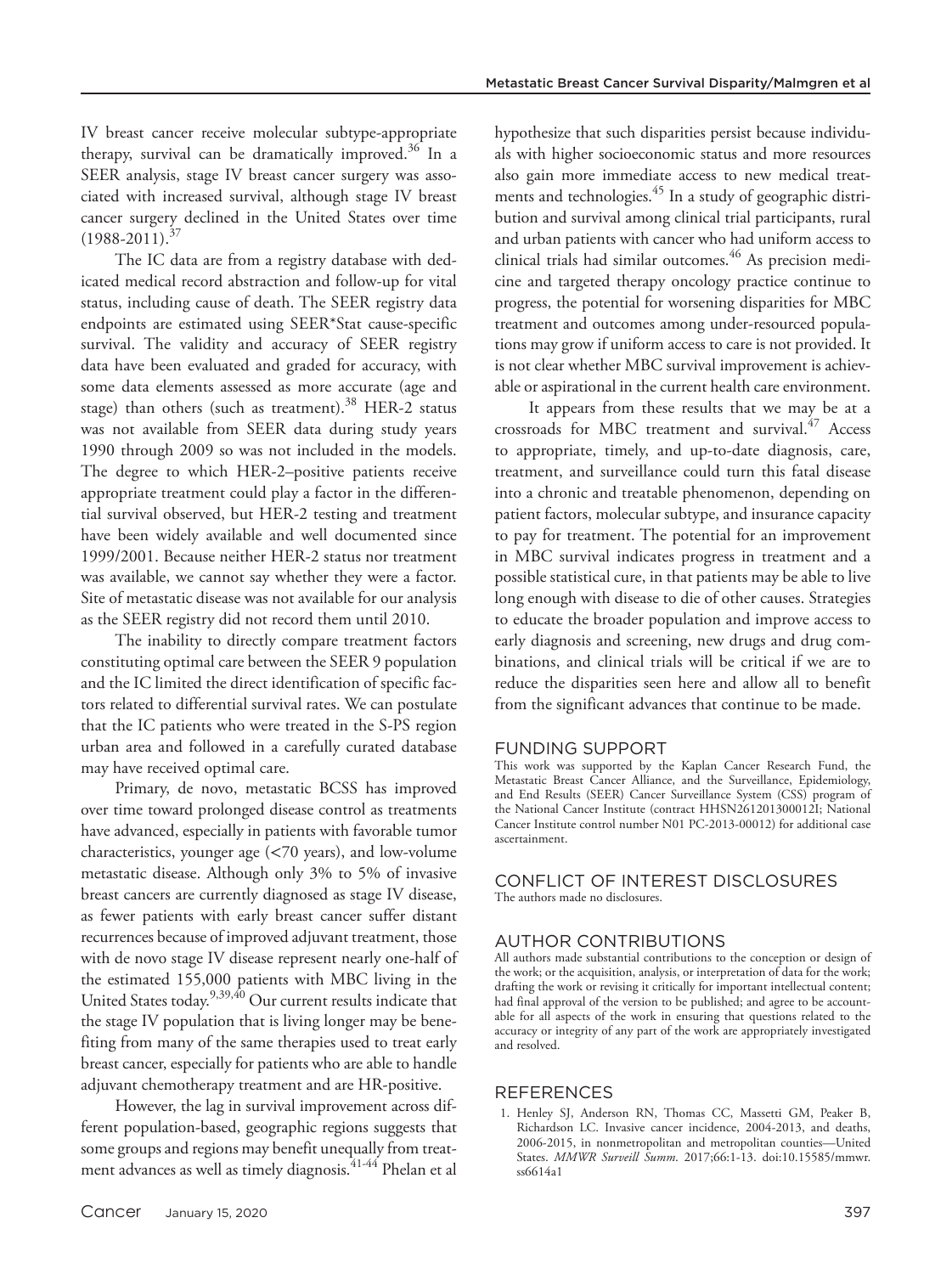- 2. Moss JL, Liu B, Feuer EJ. Urban/rural differences in breast and cervical cancer incidence: the mediating roles of socioeconomic status and provider density. *Womens Health Issues*. 2017;27:683-691. doi[:10.1016/j.](https://doi.org/10.1016/j.whi.2017.09.008) [whi.2017.09.008](https://doi.org/10.1016/j.whi.2017.09.008)
- 3. Singh GK, Williams SD, Siahpush M, Mulhollen A. Socioeconomic, rural-urban, and racial inequalities in US cancer mortality: part I all cancers and lung cancer and part II—colorectal, prostate, breast, and cervical cancers. *J Cancer Epidemiol*. 2011;2011:107497. doi[:10.1155/2011/107497](https://doi.org/10.1155/2011/107497)
- 4. Brawley OW. Health disparities in breast cancer. *Obstet Gynecol Clin North Am*. 2013;40:513-523. doi:[10.1016/j.ogc.2013.06.001](https://doi.org/10.1016/j.ogc.2013.06.001)
- 5. Jemal A, Siegel R, Ward E, et al. Cancer statistics, 2008. *CA Cancer J Clin*. 2008;58:71-96. doi:[10.3322/CA.2007.0010](https://doi.org/10.3322/CA.2007.0010)
- 6. DeSantis C, Siegel R, Bandi P, Jemal A. Breast cancer statistics, 2011. *CA Cancer J Clin*. 2011;61:409-418. doi:[10.3322/casc.20134](https://doi.org/10.3322/casc.20134)
- 7. Schwentner L, Wockel A, Konig J, et al. Adherence to treatment guidelines and survival in triple-negative breast cancer: a retrospective multi-center cohort study with 9,156 patients. *BMC Cancer*. 2013;13:487. doi[:10.1186/1471-2407-13-487](https://doi.org/10.1186/1471-2407-13-487)
- 8. Vaddepally RK, Hejab A, Haythem Y. Institutional adherence to National Comprehensive Cancer Network (NCCN) guidelines in neoadjuvant treatment of breast cancer and its correlation to outcomes [abstract]. *J Clin Oncol*. 2018;36(30 suppl):47. doi[:10.1200/](https://doi.org/10.1200/JCO.2018.36.30_suppl.47) [JCO.2018.36.30\\_suppl.47](https://doi.org/10.1200/JCO.2018.36.30_suppl.47)
- 9. Malmgren JA, Mayer M, Atwood MK, Kaplan HG. Differential presentation and survival of de novo and recurrent metastatic breast cancer over time: 1990-2010. *Breast Cancer Res Treat*. 2018;167:579-590. doi[:10.1007/s10549-017-4529-5](https://doi.org/10.1007/s10549-017-4529-5)
- 10. Gloeckler Ries LA, Reichman ME, Reidel Lewis D, Hankey BF, Edwards BK. Cancer survival and incidence from the Surveillance, Epidemiology, and End Results (SEER) program. *Oncologist*. 2003;8:541-552.
- 11. Narod SA, Giannakeas V, Sopik V. Time to death in breast cancer patients as an indicator of treatment response. *Breast Cancer Res Treat*. 2018;172:659-669. doi:[10.1007/s10549-018-4935-3](https://doi.org/10.1007/s10549-018-4935-3)
- 12. Surveillance Research Program, National Cancer Institute. SEER\*Stat software (seer.cancer.gov/seerstat) version 8.3.5. National Cancer Institute; 2018.
- 13. IBM Corporation. IBM SPSS Statistics for Windows, Version 25.0. IBM Corporation; 2017.
- 14. StataCorp LLC. Stata Statistical Software: Release 15. StataCorp LLC; 2017.
- 15. Marubini E, Valsecchi MG. Analyzing Survival Data From Clinical Trials and Observational Studies. John Wiley & Sons Inc; 1995.
- 16. Surveillance, Epidemiology, and End Results (SEER) Program. SEER\*Stat Database: Incidence-SEER 9 Registries Research Data, November 2017 Submission (1973-2015) <Katrina/Rita Population Adjustment>-Linked To County Attributes-Total U.S., 1969-2016 Counties. National Cancer Institute, Division of Cancer Control and Population Sciences, Surveillance Research Program; 2018.
- 17. Cancer Surveillance System of the Fred Hutchinson Cancer Research Center. Contract No. N01-CN-67009. Surveillance, Epidemiology and End Results (SEER) Program of the National Cancer Institute; 2004. Accessed September 18, 2019. [https://www.fredhutch.org/en/](https://www.fredhutch.org/en/research/divisions/public-health-sciencesdivision/research/epidemiology/cancer-surveillance-system.html) [research/divisions/public-health-sciencesdivision/research/epidemiolo](https://www.fredhutch.org/en/research/divisions/public-health-sciencesdivision/research/epidemiology/cancer-surveillance-system.html) [gy/cancer-surveillance-system.html](https://www.fredhutch.org/en/research/divisions/public-health-sciencesdivision/research/epidemiology/cancer-surveillance-system.html)
- 18. Gapstur SM, Dupuis J, Gann P, Collila S, Winchester DP. Hormone receptor status of breast tumors in black, Hispanic, and non-Hispanic white women. An analysis of 13,329 cases. *Cancer*. 1996;77:1465- 1471. doi[:10.1002/\(SICI\)1097-0142\(19960415\)77:8](https://doi.org/10.1002/(SICI)1097-0142(19960415)77:8%3C1465::AID-CNCR7%3E3.0.CO;2-B)<1465::AID-CNCR7>[3.0.CO;2-B](https://doi.org/10.1002/(SICI)1097-0142(19960415)77:8%3C1465::AID-CNCR7%3E3.0.CO;2-B)
- 19. Warner ET, Tamimi RM, Hughes ME, et al. Racial and ethnic differences in breast cancer survival: mediating effect of tumor characteristics and sociodemographic and treatment factors. *J Clin Oncol*. 2015;33:2254-2261. doi:[10.1200/JCO.2014.57.1349](https://doi.org/10.1200/JCO.2014.57.1349)
- 20. Ren JX, Gong Y, Ling H, Hu X, Shao ZM. Racial/ethnic differences in the outcomes of patients with metastatic breast cancer: contributions of demographic, socioeconomic, tumor and metastatic characteristics. *Breast Ca Res Treat*. 2019;173:225-237. doi[:10.1007/](https://doi.org/10.1007/s10549-018-4956-y) [s10549-018-4956-y](https://doi.org/10.1007/s10549-018-4956-y)
- 21. Caswell-Jin JL, Plevritis SK, Tian L, et al. Change in survival in metastatic breast cancer with treatment advances: meta-analysis and

systematic review. *JNCI Cancer Spectr*. 2018;2:pky062. doi:[10.1093/](https://doi.org/10.1093/jncics/pky062) [jncics/pky062](https://doi.org/10.1093/jncics/pky062)

- 22. Walters S, Maringe C, Butler J, Brierley JD, Rachet B, Coleman MP. Comparability of stage data in cancer registries in six countries: lessons from the International Cancer Benchmarking Partnership. *Int J Cancer*. 2013;132:676-685. doi[:10.1002/ijc.27651](https://doi.org/10.1002/ijc.27651)
- 23. Dawood S, Broglio K, Gonzalez-Angulo AM, Buzdar AU, Hortobagyi GN, Giordano SH. Trends in survival over the past two decades among white and black patients with newly diagnosed stage IV breast cancer. *J Clin Oncol*. 2008;26:4891-4898. doi:[10.1200/](https://doi.org/10.1200/JCO.2007.14.1168) [JCO.2007.14.1168](https://doi.org/10.1200/JCO.2007.14.1168)
- 24. Ruiterkamp J, Ernst MF, de Munch L, et al. Improved survival of patients with primary distant metastatic breast cancer in the period of 1995-2008. A nationwide population-based study in the Netherlands. *Breast Cancer Res Treat*. 2011;128:495-503. doi:[10.1007/](https://doi.org/10.1007/s10549-011-1349-x) [s10549-011-1349-x](https://doi.org/10.1007/s10549-011-1349-x)
- 25. Pavlik T, Majek O, Buchler T, et al. Trends in stage-specific population-based survival of cancer patients in the Czech Republic in the period 2000-2008. *Cancer Epidemiol*. 2014;38:28-34. doi:[10.1016/j.](https://doi.org/10.1016/j.canep.2013.11.002) [canep.2013.11.002](https://doi.org/10.1016/j.canep.2013.11.002)
- 26. Di Meglio A, Freedman RA, Lin NU, et al. Time trends in incidence rates and survival of newly diagnosed stage IV breast cancer by tumor histology: a population-based analysis. *Breast Cancer Res Treat*. 2016;157:587-596. doi[:10.1007/s10549-016-3845-5](https://doi.org/10.1007/s10549-016-3845-5)
- 27. Jemal A, Ward EW, Johnson CJ, et al. Annual Report to the Nation on the status of cancer, 1975-2014, featuring survival. *J Natl Cancer Inst*. 2017;109:djx030. doi[:10.1093/jnci/djx030](https://doi.org/10.1093/jnci/djx030)
- 28. Siegel RL, Miller KD, Jemal A. Cancer statistics, 2019. *CA Cancer J Clin*. 2019;69:7-34. doi[:10.3322/caac.21551](https://doi.org/10.3322/caac.21551)
- 29. Eng LG, Dawood S, Sopik V, et al. Ten-year survival in women with primary stage IV breast cancer. *Breast Cancer Res Treat*. 2016;160:145- 152. doi:[10.1007/s10549-016-3974-x](https://doi.org/10.1007/s10549-016-3974-x)
- 30. Chen MT, Sun HF, Zhao Y, et al. Comparison of patterns and prognosis among distant metastatic breast cancer patients by age groups: a SEER population-based analysis. *Sci Rep*. 2017;7:9254. doi:[10.1038/](https://doi.org/10.1038/s41598-017-10166-8) [s41598-017-10166-8](https://doi.org/10.1038/s41598-017-10166-8)
- 31. DeSantis CE, Fedewa SA, Goding Sauer A, Kramer JL, Smith RA, Jemal A. Breast cancer statistics, 2015: convergence of incidence rates between black and white women. *CA Cancer J Clin*. 2016;66:31-42. doi:[10.3322/caac.21320](https://doi.org/10.3322/caac.21320)
- 32. DeSantis CE, Ma J, Goding Sauer A, Newman LA, Jemal A. Breast cancer statistics, 2017, racial disparity in mortality by state. *CA Cancer J Clin*. 2017;67:439-448. doi[:10.3322/caac.21412](https://doi.org/10.3322/caac.21412)
- 33. Hunt BR, Hurlbert MS. Black:white disparities in breast cancer mortality in the 50 largest cities in the United States. *Cancer Epidemiol*. 2016;45:169-173. doi[:10.1016/j.canep.2016.07.018](https://doi.org/10.1016/j.canep.2016.07.018)
- 34. Chen L, Linden HM, Anderson BO, Li C. Trends in 5-year survival rates among breast cancer patients by hormone receptor status and stage. *Breast Cancer Res Treat*. 2014;147:609-616. doi:[10.1007/](https://doi.org/10.1007/s10549-014-3112-6) [s10549-014-3112-6](https://doi.org/10.1007/s10549-014-3112-6)
- 35. Howlader N, Cronin KA, Kurian AW, Andridge R. Differences in breast cancer survival by molecular subtypes in the United States. *Cancer Epidemiol Biomarkers Prev*. 2018;27:619-626. doi:[10.1158/1055-](https://doi.org/10.1158/1055-9965.EPI-17-0627) [9965.EPI-17-0627](https://doi.org/10.1158/1055-9965.EPI-17-0627)
- 36. Waks AG, Winer EP. Breast cancer treatment, a review. *JAMA*. 2019; 321:288-300. doi[:10.1001/jama.2018.19323](https://doi.org/10.1001/jama.2018.19323)
- 37. Thomas A, Khan SA, Chrischilles EA, Schroeder MC. Initial surgery and survival in stage IV breast cancer in the United States, 1988-2011. *JAMA Surg*. 2016;151:424-431. doi:[10.1001/jamasurg.2015.4539](https://doi.org/10.1001/jamasurg.2015.4539)
- 38. Noone AM, Lund JL, Mariotto A, et al. Comparison of SEER treatment data with Medicare claims. *Med Care*. 2016;54:e55-e64. doi:[10.1097/](https://doi.org/10.1097/MLR.0000000000000073) [MLR.0000000000000073](https://doi.org/10.1097/MLR.0000000000000073)
- 39. Malmgren J, Hurlbert M, Atwood M, Kaplan HG. Examination of a paradox: recurrent metastatic breast cancer incidence decline without improved distant disease survival: 1990-2011. *Breast Cancer Res Treat*. 2019;174:505-514. doi[:10.1007/s10549-018-05090-y](https://doi.org/10.1007/s10549-018-05090-y)
- 40. Mariotto AB, Etzioni R, Hurlbert M, Penberthy L, Mayer M. Estimation of the number of women living with metastatic breast cancer in the United States. *Cancer Epidemiol Biomarkers Prev*. 2017;26:809- 815. doi:[10.1158/1055-9965.EPI-16-0889](https://doi.org/10.1158/1055-9965.EPI-16-0889)
- 41. Zhang Y, Franzini L, Chan W, Xu H, Du XL. Effects of health insurance on tumor stage, treatment, and survival in large cohorts of patients